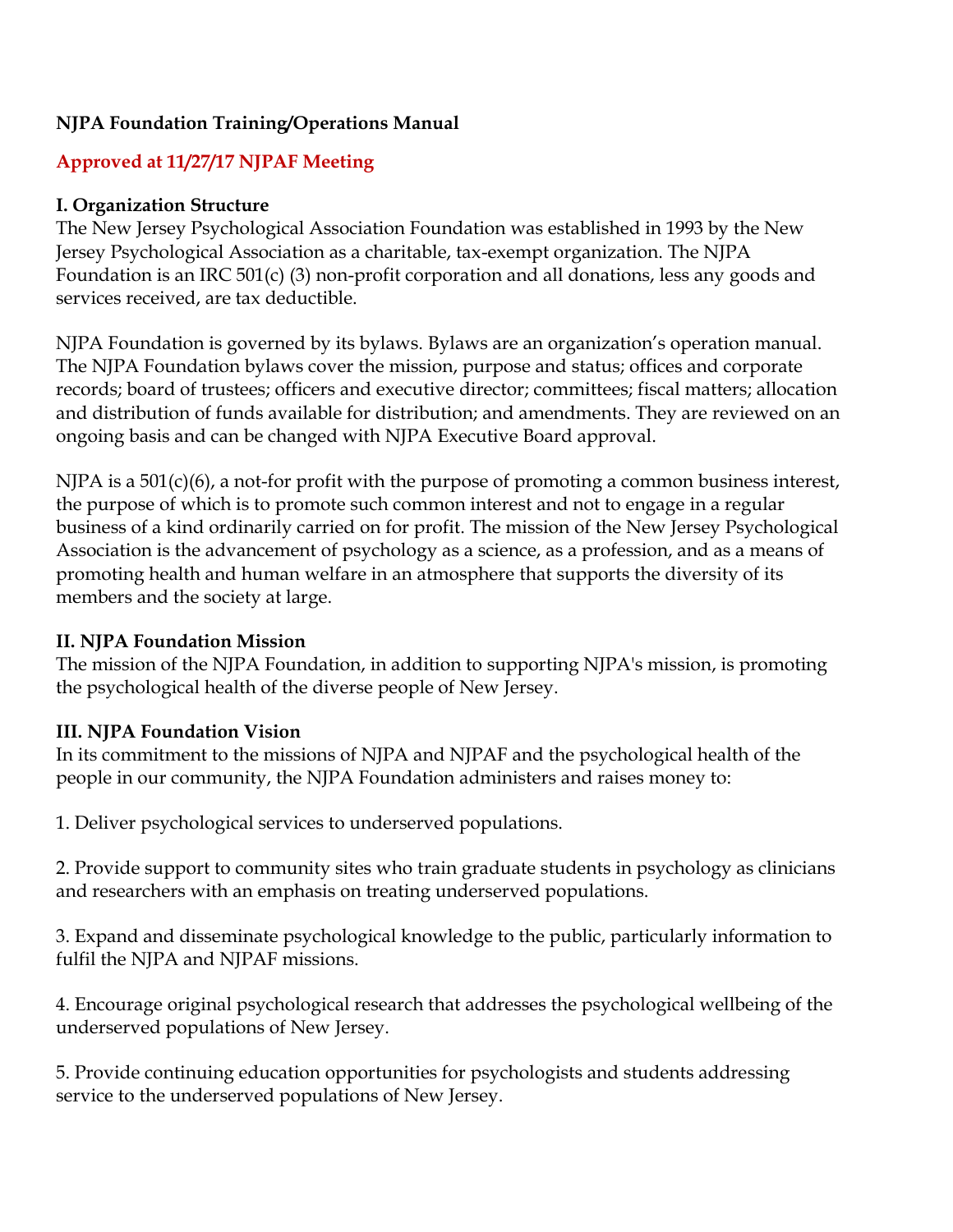#### **IV. Funding**

The majority of current funding comes from the NJPA membership, with some funding coming from outside groups. Funding comes in the form of NJPAF solicitation letters to the NJPA membership, NJPAF hosted events such as the 2017 Somerset Baseball game, NJPA member hosted dinners/ cocktail gatherings, member tributes, and member bequest. NJPAF is open to exploring new manners of fundraising such as corporate sponsorship and grant writing.

#### **V. Governing Body**

#### **Board of Trustees & Officers**

The NJPA Foundation is governed by the NJPA Foundation Board of Trustees. The NJPA Foundation Board of Trustees has four officers – President, Secretary, Treasures, and the NJPA President-Elect. All Board of Trustees, including the NJPAGS Representative, are voting members but for the NJPA President-Elect, an ex-officio non-voting officer. The Board of Trustees term may be as long as he/she is qualified and eligible.

#### **VI. Board of Trustee Responsibilities**

1. Each Board of Trustee is expected to attend and participate in the NJPA Foundation meetings. Meetings are typically held four times a year Monday nights at the NJPA Central office, 7-9pm. There is also one Friday NJPA Foundation Retreat held at the NJPA Central Office, 9:00 am – 1:00pm. A meal is provided at the retreat. Attending meetings virtually is optional.

2. Each Board of Trustee is expected to promptly reply to NJPA Foundation emails and requests for e-votes.

3. Each Board of Trustee is expected to attend at least one NJPA Foundation Community Service Project Grant visit per academic year, and write up a report with his/her co-site visit attendee for publication by NJPA. A photo is expected of the site visit.

4. Each Board of Trustee is expected to participate in NJPAF work, approximately 2-5 hours, in between meetings. Example tasks are - planning and supporting a NJPAF fundraising event, writing solicitation letters, planning and hosting a donor acknowledgment event, writing an NJPAF article for the NJPA journal, working on NJPA Foundation marketing materials or presentations, and/or planning and being present for a NJPA Foundation continuing education program, writing social advocacy proposals for underserved populations to be published by NJPA, developing research project ideas, and develop new NJPAF grants. NJPAF is open to new action items to assist with fulfilling the NJPAF mission.

5. Each Board of Trustee is expected each year to either donate to the NJPA Foundation or commit to raising donations for the NJPA Foundation.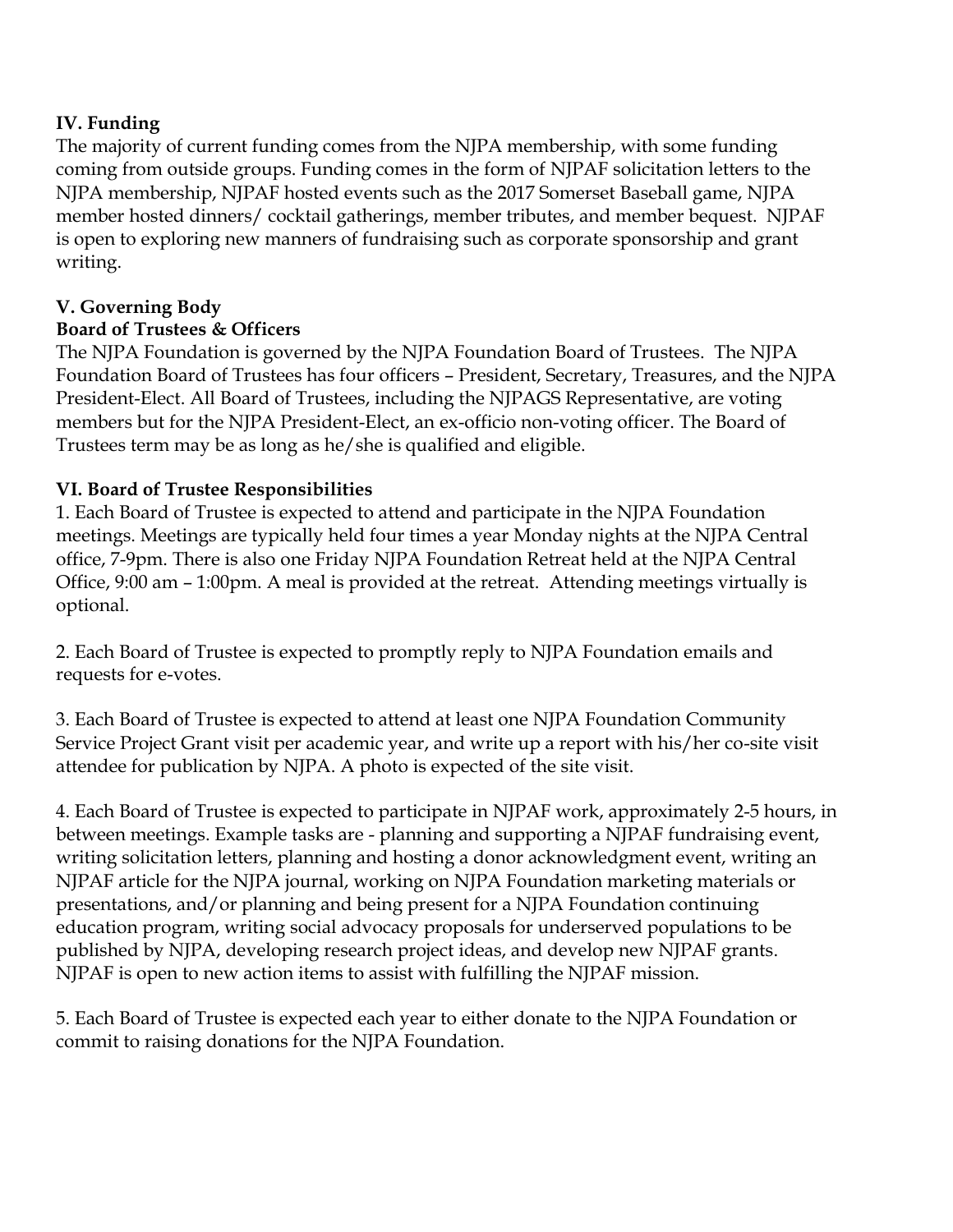6. Each Board of Trustee is expected to make every effort possible to attend and be actively involved in hosting NJPA Foundation events and recruit others to attend.

7. Each Board of Trustee is expected to participate in a NJPA Foundation self-evaluation to be conducted and results reviewed at the annual retreat.

8. Each Board of Trustee is expected, when stepping down as a Board of Trustee member, to provide the NJPA Foundation with exit survey feedback about reasons for leaving.

9. Each Board of Trustee is expected to provide subject matter and/or author articles for the NJPAF's quarterly 'e-blast', which is disseminated to the association. Write short promotional statements for the NJPA e-newsletter that is disseminated to the public.

10. Each Board of Trustee is expected to assist in developing and maintaining a relationship with NJPAGS and the Academic and Scientific Affairs Committee.

#### **VI. Executive Director**

The NJPA Executive Director serves as the NJPA Foundation Executive Director and is the chief operations officer of the NJPA Foundation. The executive director may appoint additional administrative support to accomplish the purpose of the NJPA Foundation.

#### **VII. NJPA Administrative Staff** – **NJPA Foundation Liaison**

The NJPA administrative staff assigned by the Executive Director to the NJPA Foundation is able to explain NJPA Foundation and NJPA policies and procedures and draws on the skills of other staff members to provide effective assistance. The NJPA Foundation may use their staff liaison as a means to get a meeting date on the NJPA annual calendar, update membership and leadership information, get NJPA Foundation information on the NJPA website, post a meeting listing or continuing education program on the NJPA Friday Update, get information about submitting journal articles, and apply for presenting a NJPA Foundation program, webinar, and/or continuing education. The NJPA admistrative staff will manage the administrative work for the grant applications and money distribution. The NJPA Foundation is mindful that too active a staff liaison role impairs the motivation and value of NJPA Foundation volunteers.

### **VIII. Friends of the Foundation**

The NJPA Foundation may have non-voting Friends of the Foundation members. These individuals must be NJPA members and may assist with projects on behalf of the NJPAF Foundation such as volunteering at fundraising events, writing NJPA Foundation articles, reviewing and voting on student grant papers, attending site visits, or planning NJPA Foundation continuing education programs. The projects will be monitored and managed by the NJPA Foundation Board of Trustees. Friends of the Foundation are welcome to attend and participate at the NJPA Foundation meetings. There is no term limit for Friends of the Foundation. The NJPA Foundation President, in consultation with the NJPA Foundation